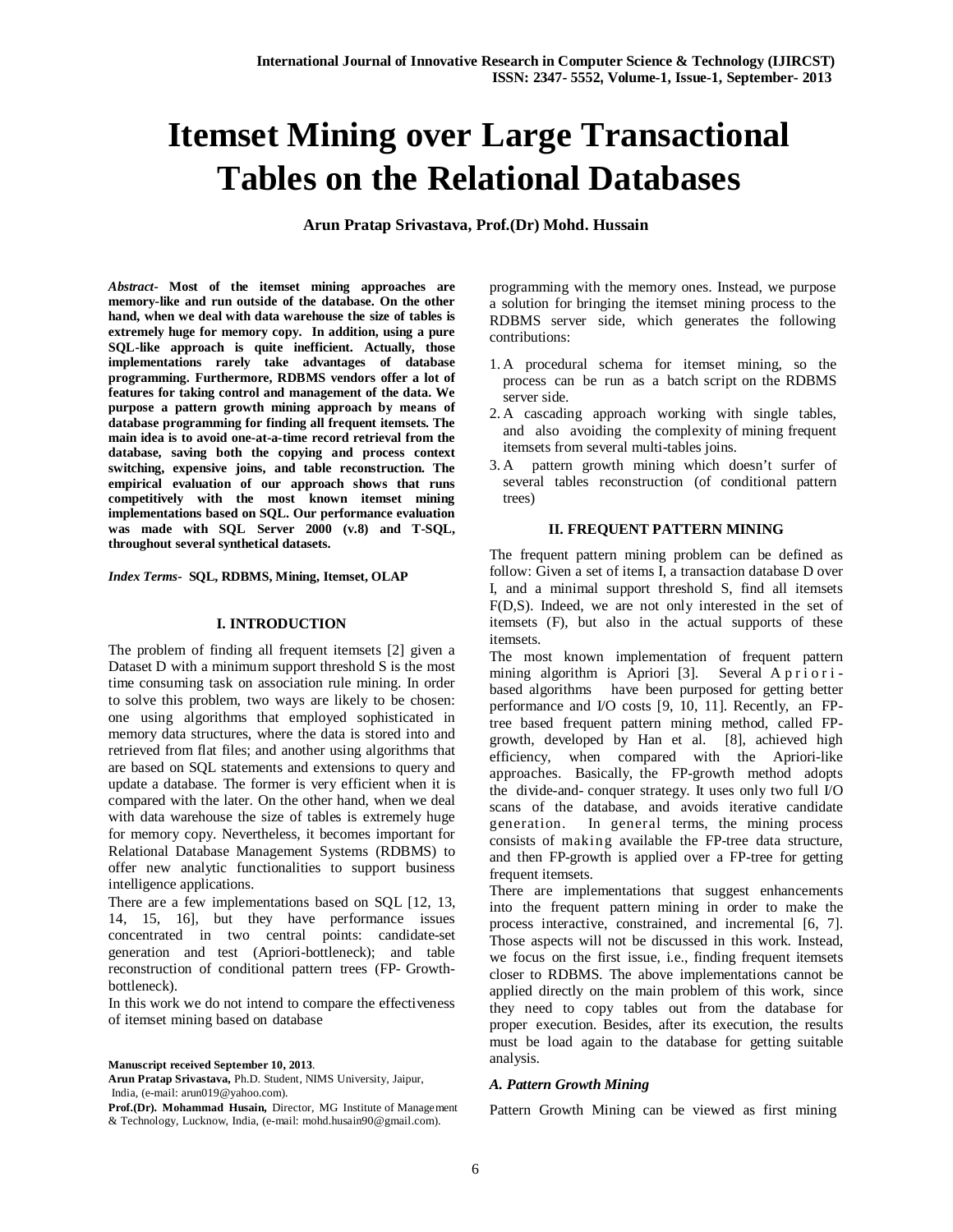frequent 1-itemset and then progressively growing each such itemset by mining its conditional pattern base, which \implies first mining its frequent 1-itemset and then progressively growing each such itemset by mining its conditional pattern base, etc [8]. Thus, a frequent kitemset mining problem can be transformed into a sequence of k frequent 1-itemset mining problems via a set of conditional pattern bases. The main aspects of the algorithm can be summarized as follows:

- 1. For each node in the FP-tree construct its conditional pattern base, which is a "sub-database" constructed with the prefix sub-path set co-occurring with the suffix pattern in the FP-tree. FP-growth traverses nodes in the FP-tree from the least frequent item in I.
- 2. From each conditional pattern base construct its conditional FP-tree.
- 3. Finally, if the conditional FP-tree has a single path, simply enumerate all patterns, on the contrary run pattern growth mining recursively over the conditional FP-tree.

#### *B. SQL Based*

There are a few SQL-based implementations that can be used to mine frequent patterns over large transactional tables  $[1, 12, 13, 15, 16]$ . Even so, all of them are based on nature of Apriori-like approach. There is another approach that uses FP- Growth [14] in RDBMS. Nevertheless, the process of reconstructing conditional FP tables for large datasets may pose performance issues. Therefore, we must avoid the previous mentioned bottlenecks: candidate set generation and test; and table reconstruction. Moreover, we have designed a procedural schema for mining all patterns on the RDBMS server side.

We examined those assumptions, and purpose a new approach for pattern growth mining using database programming facilities. By using a pattern growth approach we are able to manage the first bottleneck. However, the current SQL implementation of FP-Growth [14] cannot handle the second issue. Consequently, we need to provide a solution for pattern growth mining which must have the ability to: work in RDBMS server side, prevent multi-table joins and table reconstruction of conditional pattern trees.

## **III. DISCOVERING FREQUENT ITEMSETS ON LARGE TRANSACTIONAL TABLES**

In order to provide itemset mining over large transactional tables on the RDBMS server side, we present a procedural schema by means of using several database facilities such as stored procedures, SQL-cursors, and UDF functions. We also call this approach as a Pattern Growth mining with SQL-Extensions (PGS). The whole procedural schema cannot, for reasons of space, be presented here, but can be found in [4].

The whole process can be summarized into two main steps: one for generating the pattern tree and another one for mining all patterns.

Table1 shows the frequent 1-itemsets extracted from a transactional table (columns TID and Items). A new transactional table (column Freq. 1-itemsets) containing only records with frequent 1-itemsets is created, and thus

its related pattern tree is also built. Finally, Table 2 presents the pattern growth method applied over the pattern tree. For instance, giving that only items (column Item) are frequents, from its pattern tree, we work with only a subset (column SUBFP) for reaching its conditional pattern tree (column CONFP) and then enumerating all frequent patterns.

Table 1: A transaction database with a support= 3.

| TID                           | <b>Items</b>  | Freq. 1-itemsets |
|-------------------------------|---------------|------------------|
| $\mathbf{1}$                  | 1, 3, 5, 6, 7 | 3, 5, 7, 1, 6    |
| $\mathfrak{D}_{\mathfrak{p}}$ | 2, 3, 5, 6, 7 | 3, 5, 7, 6       |
| 3                             | 1, 2, 3, 4, 5 | 3, 5, 1          |
| 4                             | 3, 6, 7       | 3, 7, 6          |
| 5                             | 1, 4, 5, 7    | 5, 7, 1          |
|                               |               |                  |

|  | Table 2. Extracting all patterns (R=root). |  |  |  |
|--|--------------------------------------------|--|--|--|
|--|--------------------------------------------|--|--|--|

| Item | <b>SUBFP</b>                        | <b>CONFP</b> | <b>PATTERNS</b> |
|------|-------------------------------------|--------------|-----------------|
| 3    | Null                                | Null         | Null            |
|      | $R=1, R:3=3$                        | 3:3          | 3%5:3           |
|      | $R:3=1$ , $R:3:5=2$ , $R:5=1$       | 3:3, 5:3     | 3%7:3, 5%7:3    |
|      | $R:3:5=1$ , $R:3:5:7=1$ , $R:5:7=1$ | 5:3          | 5%1:3           |
| 6    | $R:3:5:7=1$ , $R:3:5:7:1=1$ ,       | 3:3,7:3      | 3%6:3, 7%6:3,   |
|      | $R:3:7=1$                           |              | 3%7%6:3         |

#### *A. Step 1: Creating pattern-tree Table*

Several tables are manipulating during the process of generating all itemsets (see Fig.1 and Fig 2). They are built just one time. In the recursive part, where pattern growth is applied, other structures are required, but they are created dynamically by using UDF functions and database cursors. In fact, they provide SUBFP (sub-path) tables for extracting single and not-single patterns.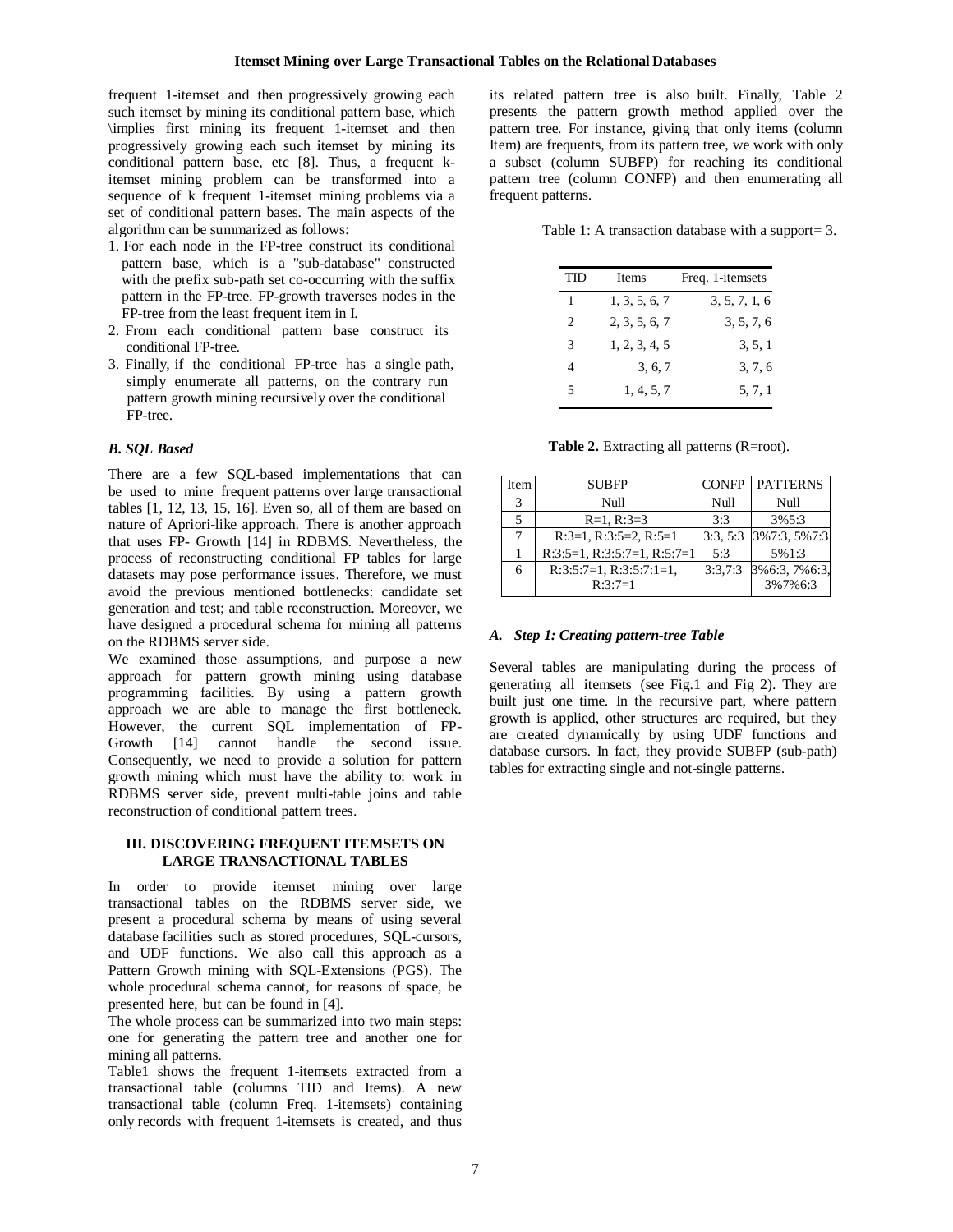## **International Journal of Innovative Research in Computer Science & Technology (IJIRCST) ISSN: 2347- 5552, Volume-1, Issue-1, September- 2013**



Fig. 1: An overall picture of the tables involved in the process of generating all itemsets

| <b>TRANS</b>  |                              |                      |   |
|---------------|------------------------------|----------------------|---|
| Column Name   | Condensed Type   Nullable    |                      |   |
| tid           | int                          | <b>NULL</b>          |   |
| item          | int                          | <b>NULL</b>          |   |
|               |                              |                      |   |
|               |                              |                      |   |
|               |                              | $\ddot{\phantom{1}}$ |   |
|               |                              |                      |   |
| <b>Fitems</b> |                              |                      |   |
| Column Name   | Condensed Type               | Nullable             |   |
| item          | int                          | <b>NULL</b>          |   |
| cnt           | inh                          | <b>NULL</b>          |   |
|               |                              |                      |   |
|               |                              |                      |   |
| Trans Fi      |                              |                      |   |
|               |                              |                      |   |
|               | Column Name Condensed Type   | Nullable             |   |
| tid           | int                          | <b>NULL</b>          |   |
| item          | int                          | <b>NULL</b>          |   |
|               |                              |                      |   |
|               |                              |                      |   |
| <b>EFP</b>    |                              |                      |   |
| Column Name   | Condensed Type   Nullable    |                      |   |
| Tid           | int                          | <b>NULL</b>          |   |
| Item          | int                          | <b>NULL</b>          |   |
| Cnt           | int                          | <b>NULL</b>          |   |
| Path          | varchar(1000)                | <b>NLILL</b>         |   |
|               |                              |                      |   |
|               |                              |                      |   |
|               |                              |                      |   |
| <b>FP</b>     |                              |                      |   |
|               | Column Name   Condensed Type | Nullable             |   |
| item          | int                          | <b>NULL</b>          |   |
| cnt           | int                          | <b>NULL</b>          |   |
| path          | varchar(1000)                | <b>NULL</b>          |   |
|               |                              |                      | ▾ |

Fig. 2: PGS database table schema

We mean single patterns for those which are enumerated directly from its conditional FP table (CONFP) (for instance "3%5" 1 ), meaning a co-occurrence of item 3 with item 5, without handling sub-path tables. A pattern such as "3%7%6" is extracted by combine those items that cooccurs added with it is respective sub-path tables [8].

As a pattern growth approach the first step requires a pattern-tree structure also called FP-tree. Even though FPtree is a compact structure, it is unlikely to build such structure in memory for large databases. Consequently, using RDBMS capabilities like buffer management, query processor or SQL-Extensions, it is possible to take advantage of those mechanisms avoiding size considerations of data, in this particular case, FP (patterntree) tables.

The construction of FP table is set up on the following steps:

- (a) Based on a given support threshold (s), frequent 1 itemsets are selected from the transactional table TRANS.
- (b) A new transaction table TRANSFI is created based on transactions which contains those frequent 1-itemsets.
- (c) From the TRANSFI table, an EFP table which stands for Extended FP is built as a preprocessing step for reaching an FP table.
- (d) Finally, the FP table is created by means of an SQL expression, with proper aggregate function over EFP table.

The EFP table is an interesting approach for getting FP table, since it avoids for each frequent item to be tested if it should be or not inserted into FP table [14].

# a piece of the Pattern TREE (FP) source code # **PROCEDURE EFP** DO with (EXISTS TRANSFI) CREATE TABLE EFP (item, cnt, path) CREATE TABLE FP (item, cnt, path) DECLARE BEGIN count=1  $cuppath = null$ c\_transfi CURSOR for TRANSFI FOR each row in c\_transfi BEGIN  $\text{cuppath} = \text{cuppath} + '$ :' + c\_transfi.item INSERT INTO EFP values(c\_transfi.item, count, curpath) END SELECT item, sum(cnt) as cnt, path INTO FP FROM EFP GROUP BY item, path END

#### *B. Step 2: Mining pattern-tree Table*

For mining FP table it is necessary to build two more auxiliary tables which are the pattern base (PB) and conditional FP table (CONFP). We present an approach where CONFP table is built based on simple SQL with proper aggregate functions over PB table. On the other hand, SQL-based FP-Growth [14] demands several reconstruction processes for those tables. It is almost unrealistic to create those tables several times. Therefore, we use an approach for getting sub-paths by means of UDF functions and database cursors with its respective support threshold over the SUBFP table (a SUBset of FP table).

SUBFP is a table that contains only rows from FP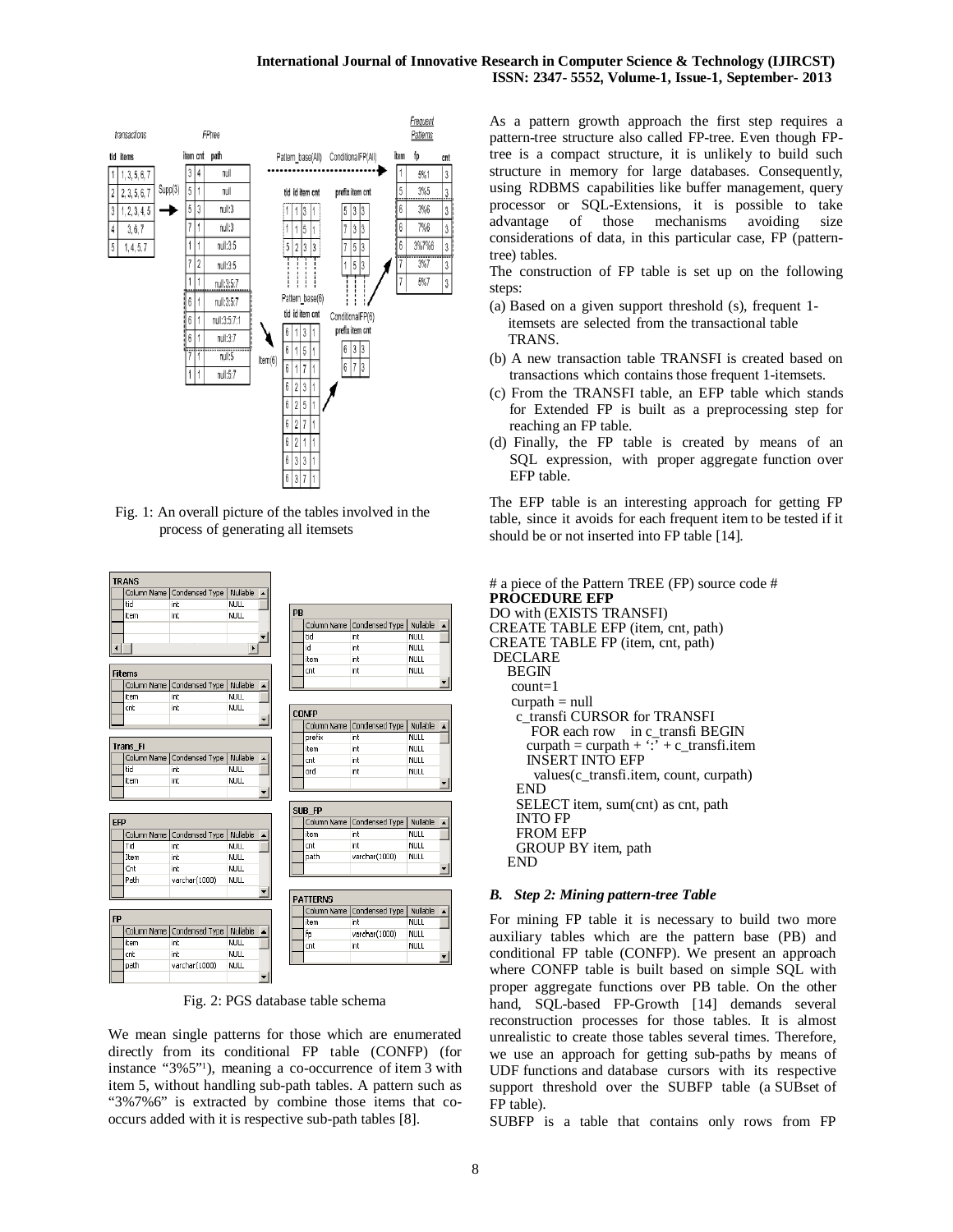table which have itemsets enclosed in CONFP. By doing so, we can reduce the search space for getting sub-paths directly from all items in FP table, and also, avoid several reconstruction of PB, FP and CONFP tables. The size of FP is reduced significantly by using SUBFP mainly when dealing with low support thresholds on large datasets. The following steps are required for mining pattern tree table [4]:

- (a)Taking as input the same support threshold defined in 3.1, creates the related tables PB, CONFP and SUBFP.
- (b) Update the column (pos) in CONF which keeps the position of each item. This is useful for getting sub-path databases in such way that it preserves the order of the items on SUBFP table. This is important for using UDF (table-valued functions).
- (c) Extract single patterns by enumerating the prefix item stored on CONFP table.This also creates the PATTERNS table.
- (d) Extract not-single patterns by applying pattern growth over CONFP.
- (e) In Fragment Growth step, each prefix-item is extracted from SUBFP table and verified by two UDF functions. One for generating the subpath dat abases (function getTable\_pb) and other for getting the node support associated to each prefixitem sub-path (function getNodeSupp). Those functions coupled with the SUBFP table play an important role for extracting all frequent patterns, and also avoid the re-construction of PB, FP and CONFP table for each prefix-item sub- path.

```
# a piece of the Fragment Growth source code # 
  DECLARE pg_subPath CURSOR for
   SELECT * FROM getTable_pb(@v_prefix,@v_item)
   order by ord
  SELECT list_pg_item = pg_subPath.item
        FOR each row in pg_subPath
BEGIN
SELECT node-path = pg\_subPath.items''%'+
       c_confp.item
SELECT node_supp=
    getNodeSupp(pg_subPath.prefix, node_path)
SELECT pat_item = pg_subPath.item
SELECT pat Epp = node path + '%' +
                    pg_subPath.prefix
SELECT pat_cnt = node_supp
SELECT exist_pat = ( 
SELECT count(*) FROM 
                     PATERNS
WHERE item=pat_item and fp=pat_fp)
INSERT INTO PATTERNS (item,fp,cnt) 
       VALUES (pat_item, pat_fp, pat_cnt)
SELECT list_pg_item = list_pg_item+'%'+ pg_subPath.item
END
UDF FUNCTION getNodeSupp (@item, @path)
RETURNS @node_supp ## -> node support
BEGIN
DECLARE @supp int
SELECT @supp=(SELECT sum(cnt)FROM SUB_FP
      WHERE item=@item and
      path LIKE \%' + @path+\%')
RETURN (@supp)
UDF FUNCTION getTable_pb (@prefix, @item)
RETURNS TABLE ## -> sub-path databases
```
AS RETURN

SELECT prefix,item,cnt,ord FROM CONFP WHERE prefix=@prefix and item $\Diamond$ @item ##-> criteria for sub-path mining

## **IV. PGS EVALUATION ON RDBMS SERVER SIDE**

In order to evaluate PGS we compare our results with an Apriori (K-way join) and improved SQL-based FP-growth (EFP). Those algorithms were chosen in sense that they present the basis on the most known itemset mining implementations based on SQL [1, 12, 13, 14, 15, 16]. Both algorithms were implemented to the best of our knowledge based on the published reports on the same machine and compared in the same running environment. The former implementation uses a candidate k-table Ck, which is a slow process for generating all joins and tables. So, when dealing with long patterns and large datasets the K-way join seems to be not efficient. The EFP avoids candidate-set generation been more competitive in low support scenario. However, it demands several tables reconstruction.

Our approach takes the other way around, beyond pure SQL to SQL-Extensions. Also getting sub-paths databases, and restricting the search space for finding frequent itemsets by means of using an SUBFP table coupled with UDF functions. Consequently, we don't need to materialize PB, FP and CONFP tables several times. PGS also has been used in [5] for the extraction and analysis of inter-transactional patterns. The method consists in the combination of association and sequence mining.

## *A. Datasets*

We use the synthetic transaction data generation described in [3] for generating transactional tables. The nomenclature of these data sets is of the form TxxIyyDzzzK. Where xx denotes the average number of items present per transaction, yy denotes the average support of each item in the data set, and zzzK the total number of transactions in K (1000's). Table 3 summarizes those datasets.

| Datasets       | Dist. | Nof.     | $Avg.1-it.$ | Max.1-it. |
|----------------|-------|----------|-------------|-----------|
|                | Items | Rows     | sup         | sup       |
| T5I51K(1)      | 775   | 5.112    |             | 41        |
| T5I5D10K(2)    | 873   | 49.257   | 56          | 399       |
| T25I10D10K(3)  | 947   | 245.933  | 259         | 1468      |
| T25I20D100K(4) | 981   | 2.478.55 | 2526        | 13.917    |

Table 3: More information of the transactional datasets

## *B. Comparative Study*

We describe our approach PGS, comparing it with K-Wayjoin and EFP. Our experiments were performed with Microsoft SQL Server 2000 (v.8.0). The machine was a mobile AMD Athlon ™ 2000+ 645MHZ, 224 MB RAM. The performance measure was the execution time 'the logarithm of the execution time (log (milliseconds))' of the algorithm applied over the four datasets with different support thresholds. We took that log scale in order to get a better view of the performance comparison among all approaches, since PGS has good response time. Fig. 3 shows the total time taken by the all approaches.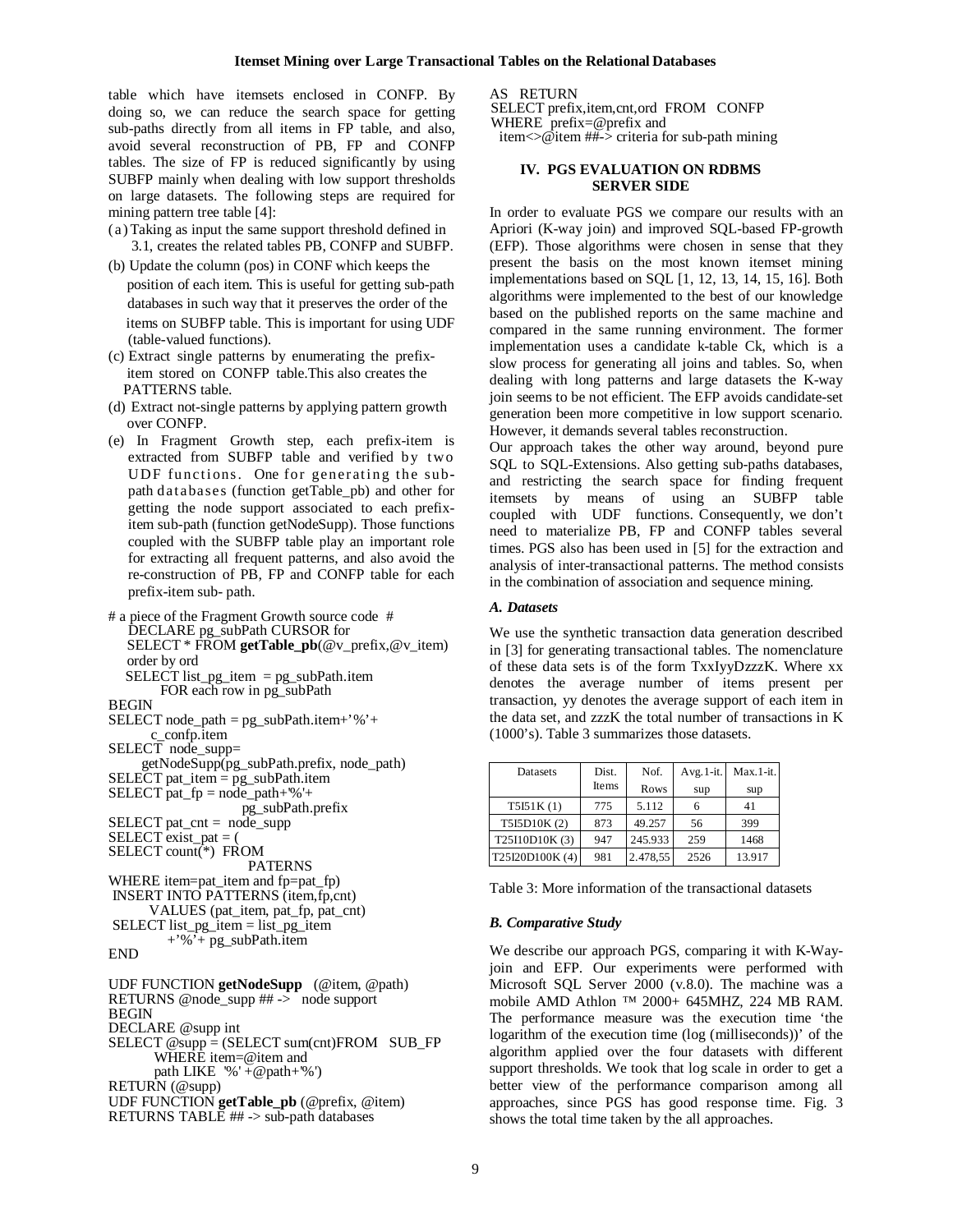From those graphs we can make the following observation: PGS can get competitive performance out of FP and K-way-join. K-way-join has low performance when dealing with large datasets. Besides, when the support decrease the length of frequent itemsets increase causing expensive joins with the transactional tables. Therefore, the other two approaches perform better than K-way-join.

The results of PGS and EFP answered our second issue. The former doesn't use table reconstruction, getting good response time. On the other hand, the latter suffers considerably by working with several table materialization processes. By those results we have accomplished our main goals.

The store procedures which deal with the construction of tables FP and CONFP are the most time-consuming tasks. They respectively took, for each dataset, 35%, 50%, 75% and 85% of the total execution time. Nevertheless, the time for the whole process was quite competitive and those tables are built only once. In order to speed up even more the whole process, we also have been applied two clustered indexes on tables CONFP and SUBFP.



Fig. 3: Time performance of the three

 approaches. PGS runs competitively in sparse and dense datasets

# *C. Food Mart Warehouse*

FoodMart Warehouse is a sample database provided by Microsoft SQL Server 2000. One can use Analysis Services for applying OLAP and Data Mining techniques over data warehouses. However, only Clustering and Decision Tree methods are available. In order to support itemset mining over FoodMart database we may use PGS. It works only in first step of association rules, which means generating frequent itemsets. For getting all the rules, one can program a store procedure using the pseudocode in [2]. We choose this last example for presenting some results with a "real" database. Although we know that its size is smaller than the largest one showed in section 4.2, we also can reach interesting itemsets. Therefore we omit the performance comparison among all approaches. It was used the fact table (sales fact) as the transactional table. This table has 164.558 tuples with five dimensions (product, time, customer, promotion and store). Before using PGS, we must define which dimensions in the fact table will be used as the transaction identifier (tid) and the set of items. Thus, the tid was set to the customer dimension and items to the product dimension. Furthermore, there are 1.559 distinct products distributed along 7.824 customers. The most frequent product was 277 "Great English Muffins" (143) and the less one was 1559 "CDR Apple Preserves" (43). It was executed several supports from (0.05%) to (0.01%). The most interesting itemset was "282%232" means "Best Choice Salsa Dip" and "Great Wheat Bread" in low level hierarchy. Given that the fact table was so sparse, the itemsets was selected only with very low support.

# **V. CONCLUSION**

In this paper, it was purposed a pattern growth mining implementation which takes advantage of SQL-Extensions. Most of the commercial RDBMS vendors have implemented some features for SQL-Extensions. Integrating data mining in RDBMS is a quite promising area. Frequent pattern mining is the basic task in data mining. There are several memory-approaches to mine all patterns. However, some few efforts have been made on database perspective, in those cases, only pure-SQL. Given the large size of database like data warehouse, it is interesting to take advantage of those databases capabilities in order to manage and analyze large tables. We work in this direction purposing an approach with SQL-Extensions. By doing so, we can achieve competitive results and also avoid classical bottlenecks: candidate set generation and test (several expensive joins), and table reconstruction. The Store Procedures that deals with the construction of the tables, FP and CONFP, are the most time-consuming tasks, taking 35%, 50%, 75% and 85% respectively for each synthetic dataset (1, 2, 3, 4) from the small one to the large one. Nevertheless, the time for the whole process was quite competitive. Moreover, it was sed the FoodMart Warehouse with several supports in order to find interesting itemsets. One issue that is controversial is code portability, in sense that PGS is tightly dependent of the database programming language with SQL-Extensions. On the other hand for huge databases, it makes more sense take all the advantages offered by the RDBMS.

As future work, we are working on enhancements for making the process more interactive, constrained and incremental. We also intend to improve the whole performance of PGS by using Table Variables (TV), which allows mimicking an array, instead of using database cursors.